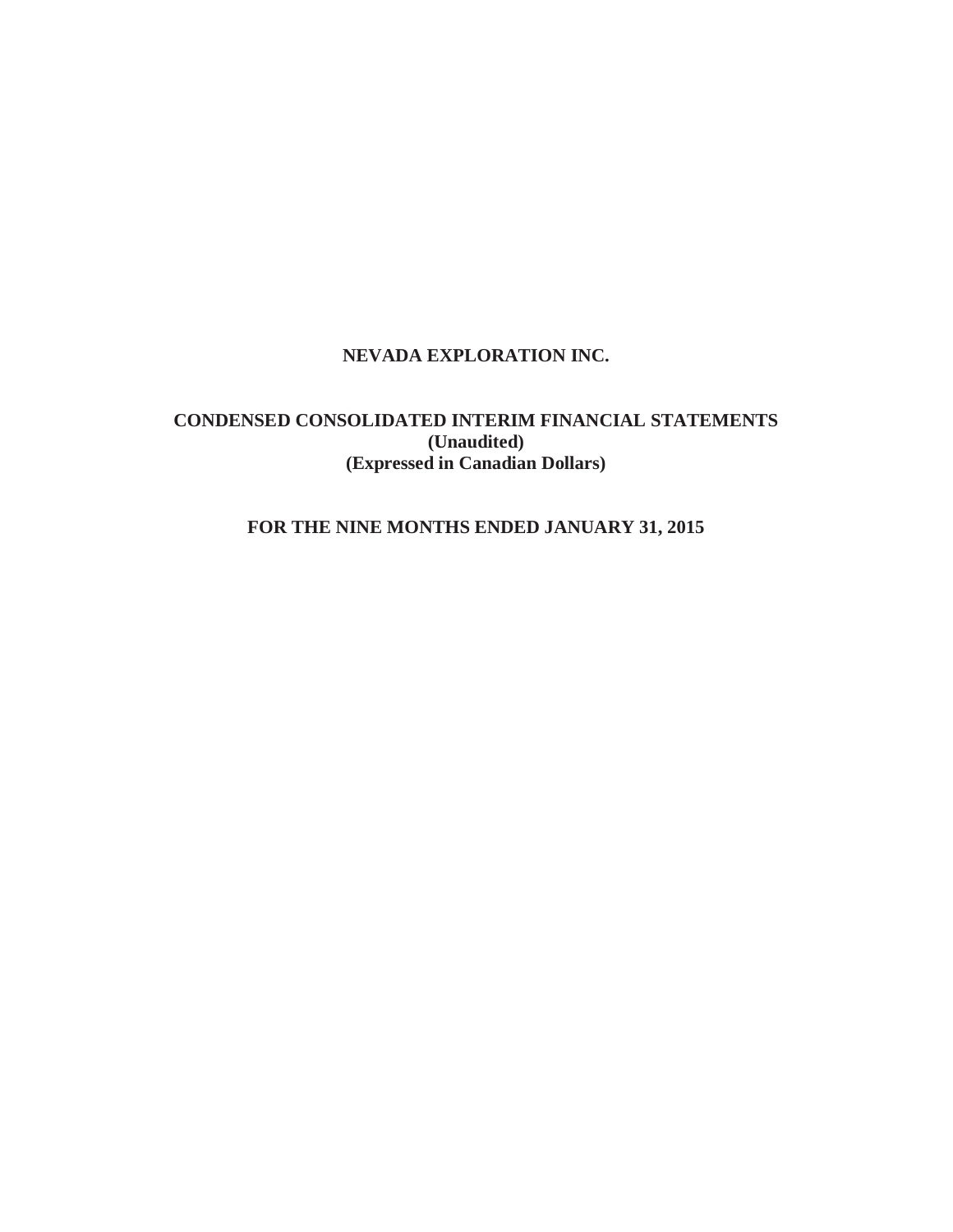# **UNAUDITED CONDENSED CONSOLIDATED INTERIM FINANCIAL STATEMENTS**

In accordance with National Instrument 51-102 released by the Canadian Securities Administrators, the Company discloses that its auditors have not reviewed the unaudited condensed consolidated interim financial statements for the period ended January 31, 2015.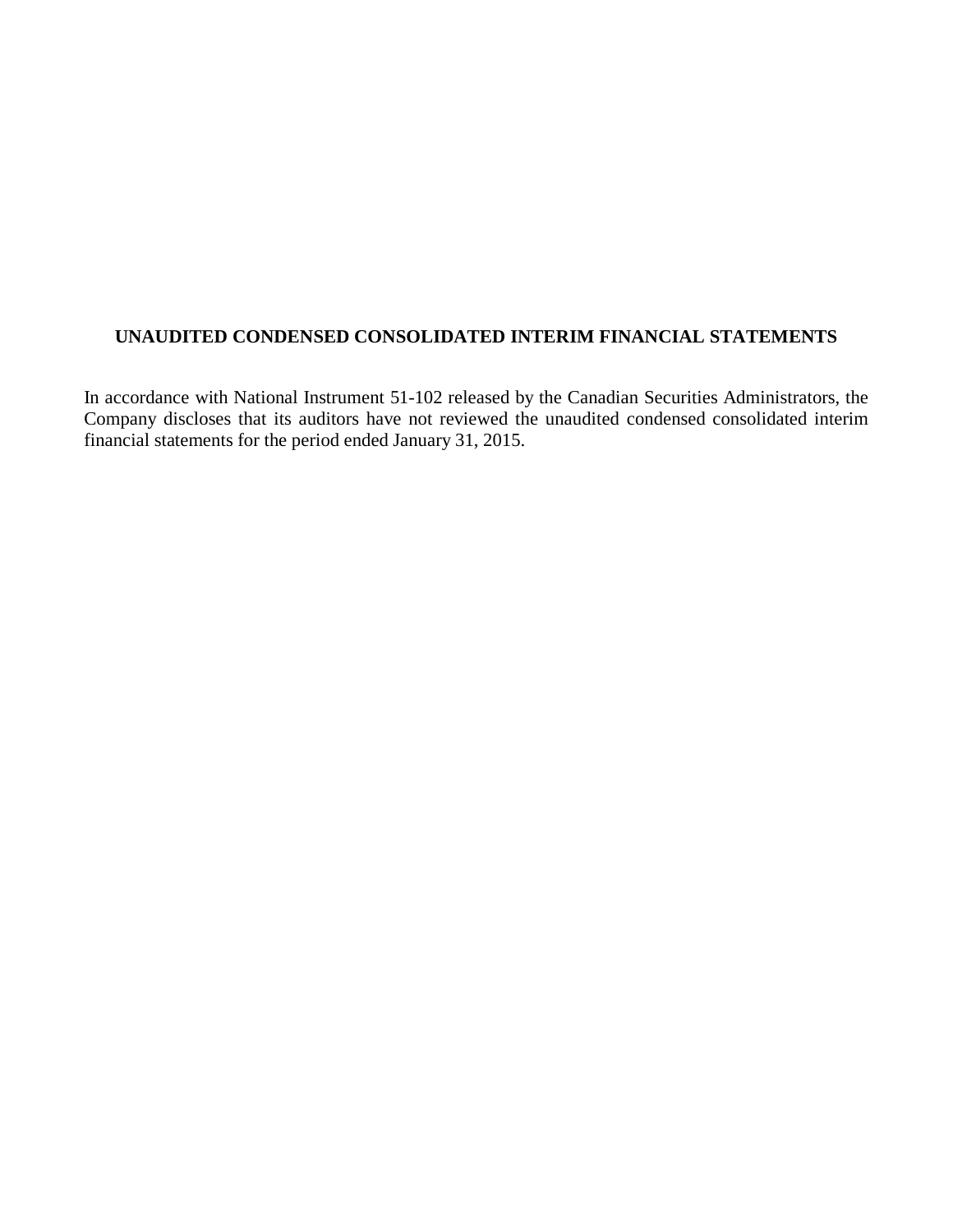### **NEVADA EXPLORATION INC.** CONDENSED CONSOLIDATED INTERIM STATEMENTS OF FINANCIAL POSITION (Unaudited) (Expressed in Canadian Dollars)  $ASAT$

|                                                           | January 31,<br>2015 | April 30,<br>2014       |
|-----------------------------------------------------------|---------------------|-------------------------|
| <b>ASSETS</b>                                             |                     | (Audited)               |
| <b>Current assets</b>                                     |                     |                         |
| Cash                                                      | \$<br>4,280         | <sup>\$</sup><br>22,603 |
| Accounts receivable (Note 3)                              | 3,167               | 2,131                   |
| Prepaid expenses (Note 4)                                 | 11,502              | 17,735                  |
| Short term investments (Note 5)                           | 1,701               | 3,401                   |
| <b>Total current assets</b>                               | 20,650              | 45,870                  |
| <b>Non-current assets</b>                                 |                     |                         |
| Equipment (Note 7)                                        | 151,560             | 144,860                 |
| Exploration and evaluation assets (Note 8)                | 3,626,215           | 4,359,925               |
| Deposits and bonds (Note 9)                               | 30,135              | 87,321                  |
| <b>Total non-current assets</b>                           | 3,807,910           | 4,592,106               |
| <b>Total assets</b>                                       | \$<br>3,828,560     | \$<br>4,637,976         |
| <b>LIABILITIES AND EQUITY</b>                             |                     |                         |
| <b>Current liabilities</b>                                |                     |                         |
| Accounts payable and accrued liabilities (Notes 10 and 6) | \$<br>378,776       | \$<br>272,045           |
| Current portion of finance lease obligations (Note 11)    | 3,662               | 9,381                   |
| <b>Total current liabilities</b>                          | 382,438             | 281,426                 |
| <b>Non-current liabilities</b>                            |                     |                         |
| Finance lease obligations (Note 11)                       | 41,601              | 35,870                  |
| <b>Total liabilities</b>                                  | 424,039             | 317,296                 |
| <b>Equity</b>                                             |                     |                         |
| Capital stock (Note 12)                                   | 16,371,472          | 16,122,776              |
| Reserves (Note 12)                                        | 1,414,413           | 1,286,854               |
| Deficit                                                   | (14, 381, 364)      | (13,088,950)            |
| <b>Total equity</b>                                       | 3,404,521           | 4,320,680               |
|                                                           | \$<br>3,828,560     | \$<br>4,637,976         |
| <b>Total liabilities and equity</b>                       |                     |                         |

**Nature of operations and going concern** (Note 1)

# **Approved and authorized on behalf of the Board on March 31, 2014:**

| "Wade Hodges" | Director | "Cyrus Driver" | Director |
|---------------|----------|----------------|----------|
| Wade Hodges   |          | Driver         |          |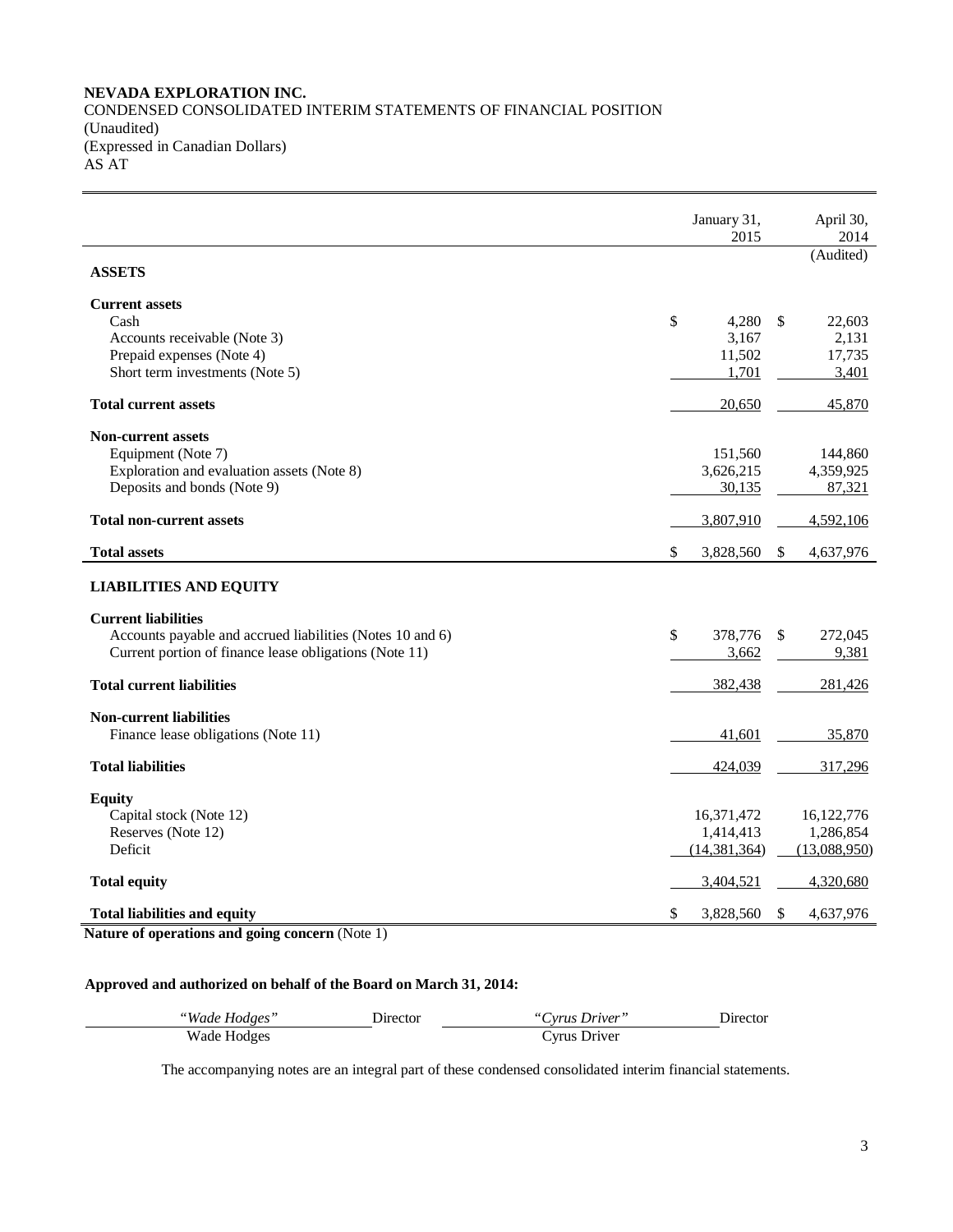# **NEVADA EXPLORATION INC.** CONDENSED CONSOLIDATED INTERIM STATEMENTS OF LOSS AND COMPREHENSIVE LOSS (Unaudited)

(Expressed in Canadian Dollars)

|                                                         | Three Months<br>Ended<br>January 31,<br>2015 | Three Months<br>Ended<br>January 31,<br>2014 | Nine Months<br>Ended<br>January 31,<br>2015 | Nine Months<br>Ended<br>January 31,<br>2014 |
|---------------------------------------------------------|----------------------------------------------|----------------------------------------------|---------------------------------------------|---------------------------------------------|
|                                                         |                                              |                                              |                                             |                                             |
| <b>INCOME</b>                                           |                                              |                                              |                                             |                                             |
| Project management and consulting<br>Option payments    | \$                                           | \$<br>40,195                                 | \$                                          | \$<br>139,487<br>103,992                    |
| <b>Interest</b>                                         |                                              |                                              |                                             | 109                                         |
|                                                         |                                              |                                              |                                             |                                             |
| <b>Total income</b>                                     |                                              | 40,195                                       |                                             | 243,588                                     |
| <b>EXPENSES</b>                                         |                                              |                                              |                                             |                                             |
| Amortization (Note 7)                                   | 5,016                                        | 17,484                                       | 14,441                                      | 25,698                                      |
| General exploration costs                               | 439                                          | 1,987                                        | 1,648                                       | 145,797                                     |
| Interest and bank charges                               | 209                                          | 476                                          | 1,230                                       | 1,343                                       |
| Office expenses and other                               | 16,072                                       | 14,915                                       | 44,025                                      | 55,608                                      |
| Professional fees and consulting (Note 6)               | 45,670                                       | 41,313                                       | 100,079                                     | 116,244                                     |
| Project management and consulting                       | $\overline{\phantom{0}}$                     | 23,202                                       | $\overline{a}$                              | 36,136                                      |
| Rent<br>Salaries (Note 14)                              | 14,536<br>1,102                              | 16,396<br>104,681                            | 47,913<br>96,925                            | 48,029<br>305,519                           |
| Travel                                                  | 623                                          | 1,750                                        | 1,830                                       | 18,155                                      |
| <b>Total operating expenses</b>                         | (83,667)                                     | (222, 204)                                   | (308,091)                                   | (752, 529)                                  |
|                                                         |                                              |                                              |                                             |                                             |
| <b>Loss from operations</b>                             | (83,667)                                     | (182,009)                                    | (308,091)                                   | (508, 941)                                  |
| <b>OTHER INCOME (LOSS)</b>                              |                                              |                                              |                                             |                                             |
| Gain on sale of equipment                               | 3,722                                        | 28,743                                       | 3,722                                       | 28,743                                      |
| Gain on settlement of debt (Note 12)                    | 93,767                                       |                                              | 93,767                                      |                                             |
| Unrealized loss on marketable securities                | (1,700)                                      | (1,701)                                      | (1,700)                                     | (18,708)                                    |
| Write-off of exploration and evaluation assets (Note 8) |                                              |                                              | (1,349,346)                                 | (2,632,919)                                 |
| Total other income (loss)                               | 95,789                                       | 27,042                                       | (1,253,557)                                 | (2,622,884)                                 |
| Net income (loss) for the period                        | 12,122                                       | (154, 967)                                   | (1,561,648)                                 | (3,131,825)                                 |
|                                                         |                                              |                                              |                                             |                                             |
| OTHER COMPREHENSIVE INCOME                              |                                              |                                              |                                             |                                             |
| Currency translation adjustment                         | 397,951                                      | 296,155                                      | 477,484                                     | 477,455                                     |
| Comprehensive income (loss) for the period              | \$<br>410,073                                | \$<br>141,188                                | \$<br>$(1,084,164)$ \$                      | (2,654,370)                                 |
| Basic and diluted loss per common share                 | \$<br>0.00                                   | \$<br>(0.00)                                 | \$<br>$(0.01)$ \$                           | (0.02)                                      |
| Weighted average number of common shares<br>outstanding | 133,729,818                                  | 128,065,900                                  | 129,933,351                                 | 128,065,900                                 |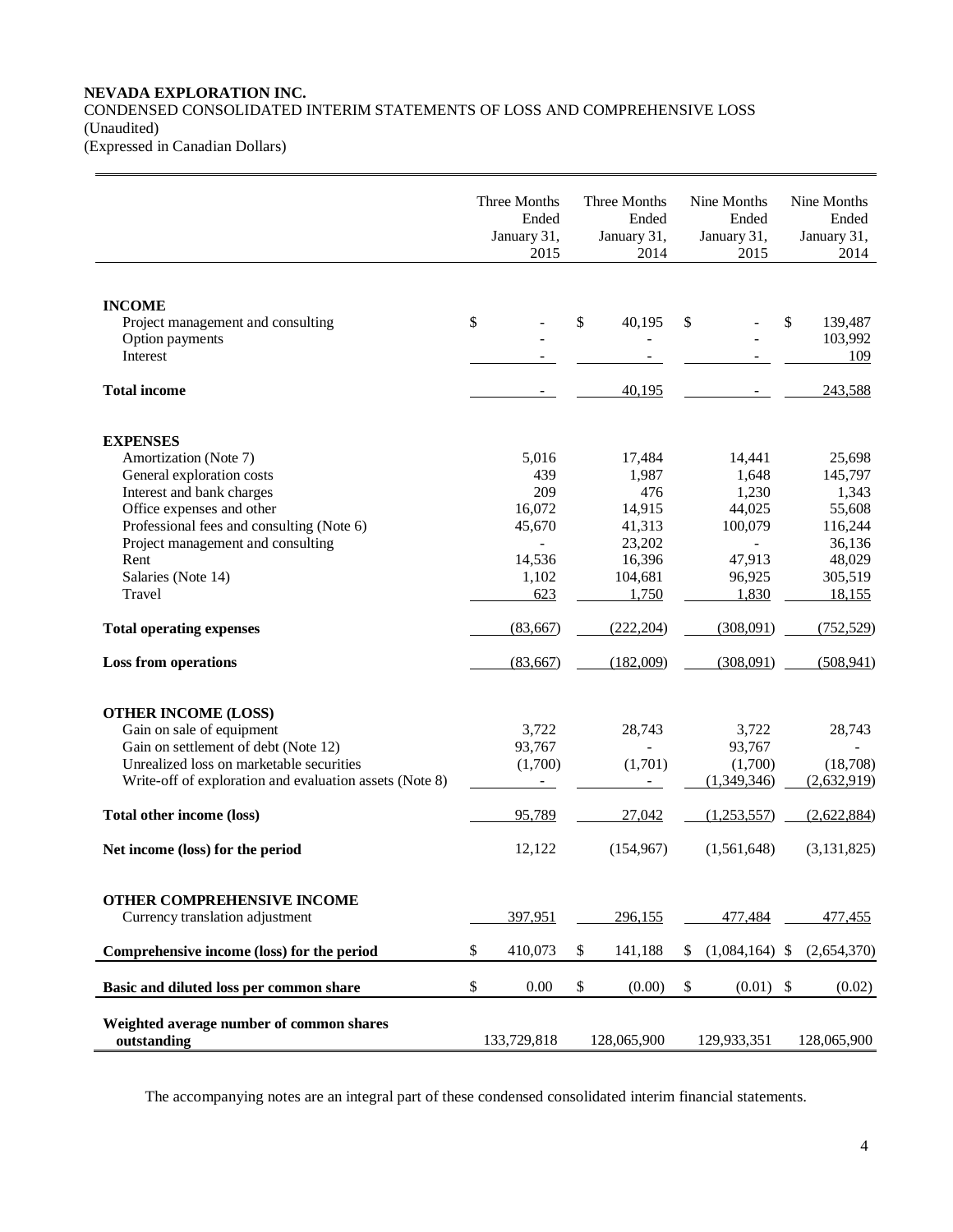## **NEVADA EXPLORATION INC.** CONDENSED CONSOLIDATED INTERIM STATEMENTS OF CHANGES IN EQUITY (Unaudited) (Expressed in Canadian Dollars)

|                                                                                                                                                                                                                                                                                                                                                            | Capital Stock                                    |                                                                                                |    |                                  |               | Reserves                                                              |                          |     |                                                                   |                                                                                         |      |                                                                              |
|------------------------------------------------------------------------------------------------------------------------------------------------------------------------------------------------------------------------------------------------------------------------------------------------------------------------------------------------------------|--------------------------------------------------|------------------------------------------------------------------------------------------------|----|----------------------------------|---------------|-----------------------------------------------------------------------|--------------------------|-----|-------------------------------------------------------------------|-----------------------------------------------------------------------------------------|------|------------------------------------------------------------------------------|
|                                                                                                                                                                                                                                                                                                                                                            | <b>Shares</b><br>(Note 12)                       | Amount<br>(Note 12)                                                                            |    | Options<br>(Note 13)             |               | Warrants<br>(Note 13)                                                 | Currency<br>Translation  |     | Total<br>Reserves                                                 | Deficit                                                                                 |      | Total<br>Equity                                                              |
| Balance, May 1, 2013<br>Options expired<br>Options cancelled<br>Warrants expired<br>Currency translation adjustment<br>Net loss for the period                                                                                                                                                                                                             | 128,065,900                                      | \$<br>15,965,009                                                                               | S. | 884.585<br>(90,612)<br>(188,966) | - \$          | 286.143 \$<br>(15,226)                                                | $(86,168)$ \$<br>477,455 |     | 1.084.560 \$<br>(90,612)<br>(188, 966)<br>(15,226)<br>477,455     | (9,835,941)<br>90,612<br>188,966<br>15,226<br>$\overline{\phantom{a}}$<br>(3, 131, 825) | -\$  | 7,213,628<br>477,455<br>(3, 131, 825)                                        |
| Balance, January 31, 2014                                                                                                                                                                                                                                                                                                                                  | 128,065,900                                      | \$<br>15,965,009                                                                               | \$ | 605,007                          | \$            | 270,917<br>$\mathcal{S}$                                              | 391,287                  | \$  | 1,267,211                                                         | (12,672,962)<br><sup>\$</sup>                                                           | - S  | 4,559,258                                                                    |
| Balance, May 1, 2014<br>Private placement<br>Share issuance costs - finders' fee<br>Relative fair value of unit warrants issued<br>Share issuance costs - finders' warrant<br>Options expired<br>Warrants expired<br>Shares issued for property (Note 8)<br>Shares issued for debt (Note 12)<br>Currency translation adjustment<br>Net loss for the period | 128,065,900<br>2,830,100<br>800,000<br>2,050,000 | \$<br>16,122,776<br>141,505<br>(2,000)<br>(46,892)<br>(793)<br>128,376<br>8.000<br>20,500<br>٠ | \$ | 840,490<br>(269, 234)            | -S            | 128,376 \$<br>46.892<br>793<br>(128, 376)<br>$\overline{\phantom{a}}$ | 317,988<br>٠<br>477,484  | \$. | 1,286,854<br>46.892<br>793<br>(269, 234)<br>(128, 376)<br>477,484 | $$(13,088,950)$ \, \$<br>269,234<br>(1,561,648)                                         |      | 4,320,680<br>141,505<br>(2,000)<br>8,000<br>20,500<br>477.484<br>(1,561,648) |
| Balance, January 31, 2015                                                                                                                                                                                                                                                                                                                                  | 133,746,000                                      | \$<br>16,371,472                                                                               |    | 571,256                          | $\mathcal{S}$ | 47,685<br>$\mathcal{S}$                                               | 795,472                  | \$. | 1,414,413                                                         | (14,381,364)                                                                            | - \$ | 3,404,521                                                                    |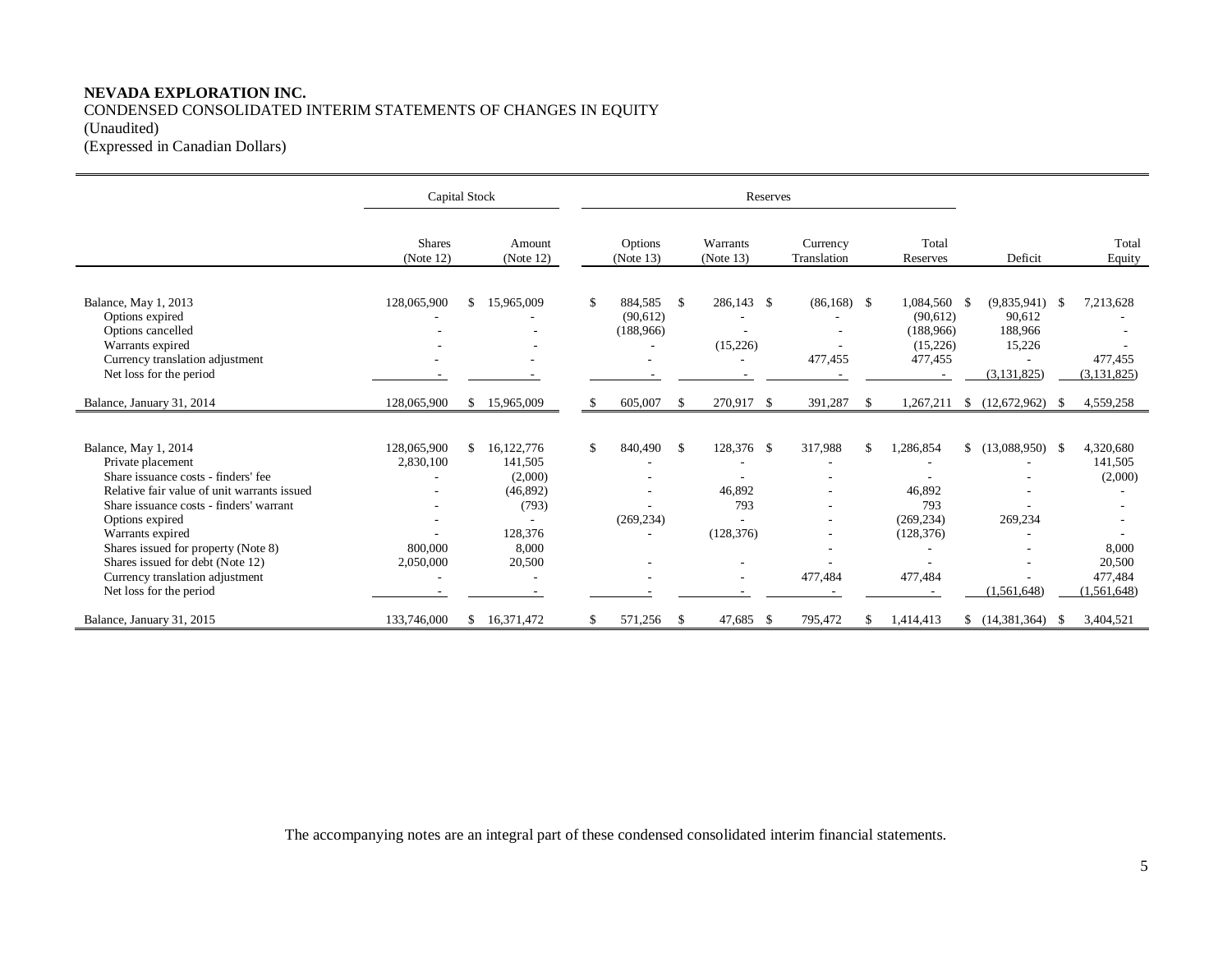### **NEVADA EXPLORATION INC.** CONDENSED CONSOLIDATED INTERIM STATEMENTS OF CASH FLOWS (Unaudited) (Expressed in Canadian Dollars)

|                                                                                                                                                                                                                                                                               | Nine Months<br>Ended<br>January 31,<br>2015                                   | Nine Months<br>Ended<br>January 31,<br>2014                 |
|-------------------------------------------------------------------------------------------------------------------------------------------------------------------------------------------------------------------------------------------------------------------------------|-------------------------------------------------------------------------------|-------------------------------------------------------------|
| <b>CASH FLOWS FROM OPERATING ACTIVITIES</b><br>Net loss for the period<br>Items not affecting cash:<br>Amortization<br>Gain on sale of equipment<br>Write-off of exploration and evaluation assets<br>Unrealized loss on marketable securities<br>Gain on settlement of debts | $(1,561,648)$ \$<br>\$<br>14,441<br>(3,722)<br>1,349,346<br>1,700<br>(93,767) | (3, 131, 825)<br>25,698<br>(28, 743)<br>2,632,919<br>18,708 |
| Changes in non-cash working capital items:<br>Accounts receivable<br>Prepaid expenses<br>Accounts payable and accrued liabilities<br>Net cash used in operating activities                                                                                                    | (1,036)<br>6,233<br>197,721<br>(90, 732)                                      | 46,085<br>(2, 424)<br>65,841<br>(373,741)                   |
| <b>CASH FLOWS FROM INVESTING ACTIVITIES</b><br>Acquisition of equipment<br>Proceeds from sale of equipment<br>Proceeds from exploration and evaluation option<br>Exploration and evaluation expenditures<br>Net cash used in investing activities                             | 3,722<br>(116,507)<br>(112, 785)                                              | (8,903)<br>22,348<br>47,884<br>(193, 632)<br>(132, 303)     |
| <b>CASH FLOWS FROM FINANCING ACTIVITIES</b><br>Proceed from private placement (Note 12)<br>Share issuance cost - finders' fee (Note 12)<br>Redemption of bonds (Note 9)<br>Repayment of finance lease obligations                                                             | 141,505<br>(2,000)<br>55,190<br>(6,307)                                       | (1,551)                                                     |
| Net cash provided by (used in) financing activities                                                                                                                                                                                                                           | 188,388                                                                       | (1, 551)                                                    |
| <b>Effect of foreign exchange</b>                                                                                                                                                                                                                                             | (3,194)                                                                       | (8,823)                                                     |
| Change in cash for the period<br>Cash, beginning of period                                                                                                                                                                                                                    | (18, 323)<br>22,603                                                           | (516, 418)<br>591,060                                       |
| Cash, end of period                                                                                                                                                                                                                                                           | \$<br>4,280                                                                   | 74,642<br>\$                                                |

*Supplemental cash flow information (note 16)*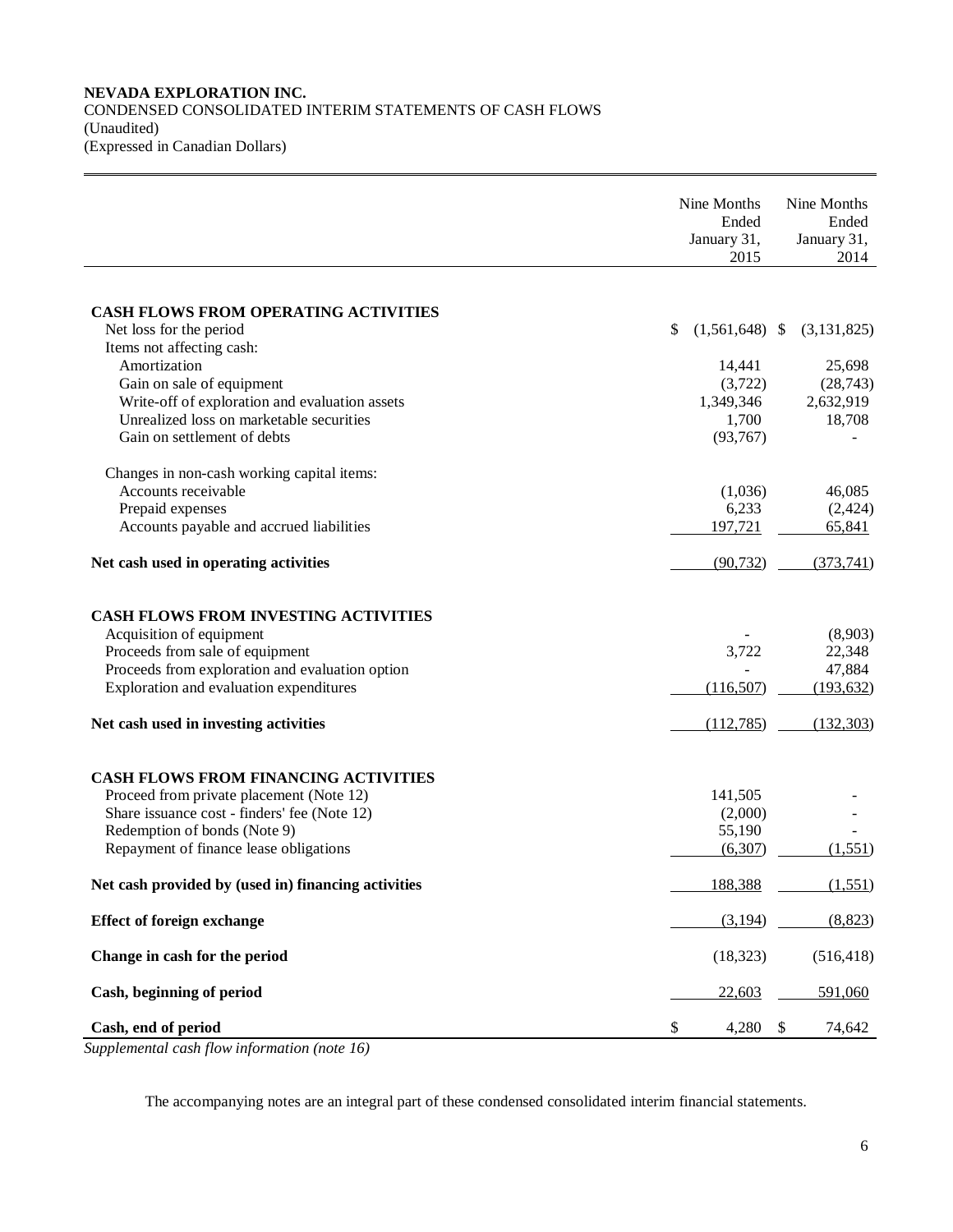# **1. NATURE OF OPERATIONS AND GOING CONCERN**

Nevada Exploration Inc. (the "Company" or "NGE") was incorporated on April 6, 2006 under the Canada Business Corporations Act and is in the business of acquiring and exploring mineral properties. On July 14, 2010, the Company amalgamated with its subsidiary 2107189 Ontario Inc. The Company has not yet determined whether its properties contain reserves that are economically recoverable. The amounts shown for mineral properties and related deferred exploration costs represent costs incurred to date and do not reflect present or future values. The recoverability of these capitalized costs is dependent upon the existence of economically recoverable reserves, the ability of the Company to obtain necessary financing to complete the development of those reserves, and future profitable production.

The Company is listed on the TSX Venture Exchange ("TSX-V") under the trading symbol "NGE" and the Company's head office is located at Suite 1500 - 885 West Georgia Street, Vancouver, BC V6C 3E8. The Company's registered and records office is located at 25th Floor, 700 W. Georgia St., Vancouver, BC V7Y 1B3.

These condensed consolidated interim financial statements are authorized for issue on behalf of the Board of Directors on March 31, 2015.

### Going concern

These condensed consolidated interim financial statements have been prepared in accordance with International Financial Reporting Standards ("IFRS") on a going concern basis that presumes the realization of assets and discharge of liabilities in the normal course of business. There are material uncertainties related to adverse conditions and events that cast substantial doubt on the Company's ability to continue as a going concern.

During the period ended January 31, 2015, the Company incurred a comprehensive loss of \$1,084,164 (2013 – \$2,654,370) and as at that date, the Company had accumulated deficit of \$14,381,364 (April 30, 2014 – \$13,088,950), a working capital deficiency of \$361,788 (April 30, 2014 - \$235,556) and negative cash flows from operations of \$90,732 (2013 - \$373,741). These factors create material uncertainties that may cast substantial doubt upon the Company's ability to continue as a going concern.

## **2. SIGNIFICANT ACCOUNTING POLICIES**

#### **Statement of compliance**

These condensed consolidated interim financial statements have been prepared in accordance with IAS 34, *Interim Financial Reporting* ("IAS 34"), as issued by the International Accounting Standards Board ("IASB") and interpretations issued by the IFRS Interpretations Committee (IFRICs). Accordingly, they do not include all of the information required for full annual financial statements by International Financial Reporting Standards ("IFRS") for complete financial statements for year-end reporting purposes. These condensed consolidated interim financial statements should be read in conjunction with the Company's financial statements for the year ended April 30, 2014, which have been prepared in accordance with IFRS as issued by the IASB.

The accounting policies applied by the Company in these condensed consolidated interim financial statements are the same as those applied by the Company in its most recent annual audited consolidated financial statements as at and for the year ended April 30, 2014 as filed on SEDAR at [www.sedar.com.](http://www.sedar.com/)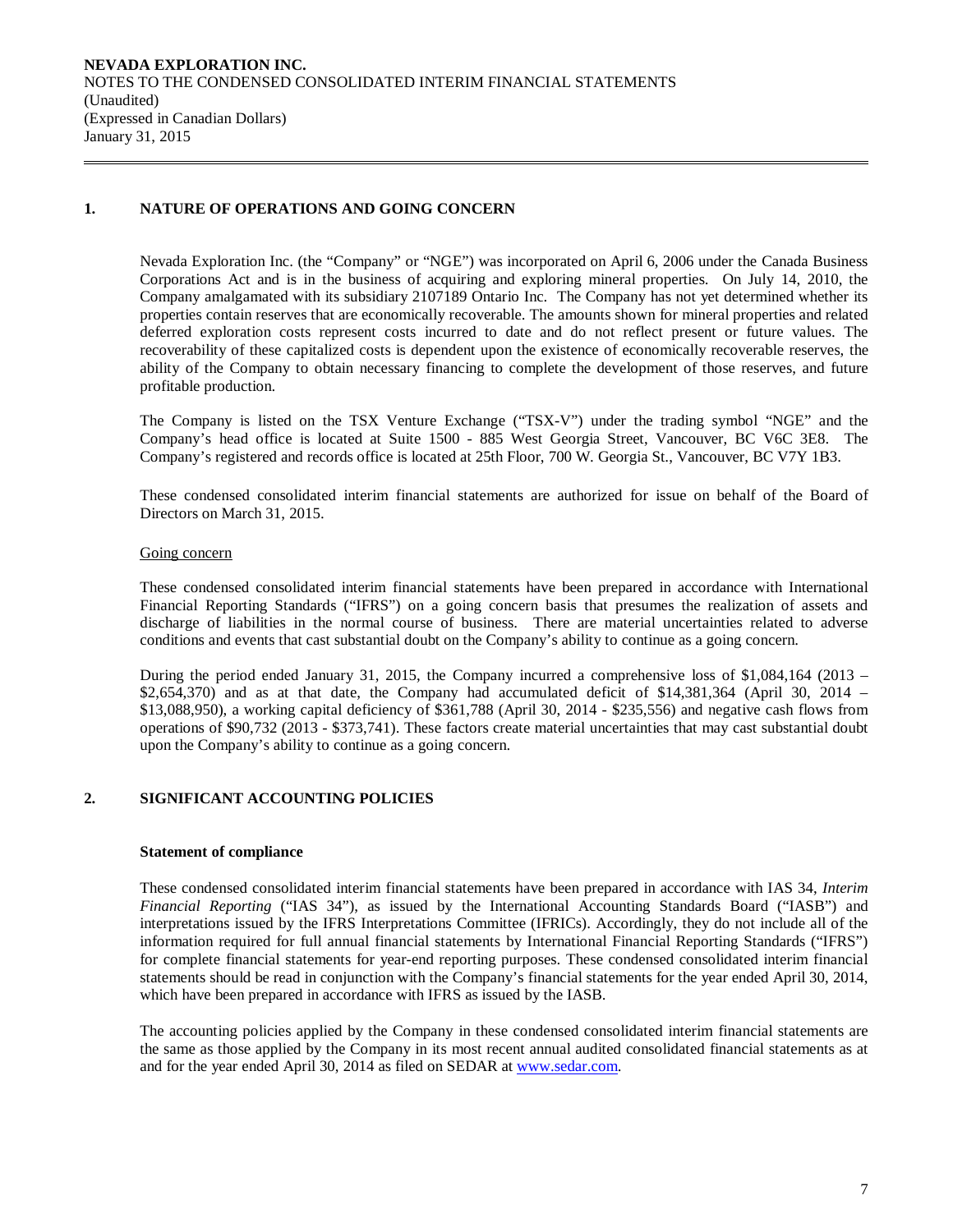### **2. SIGNIFICANT ACCOUNTING POLICIES** (cont'd …)

#### **Basis of consolidation**

These condensed consolidated interim financial statements include the accounts of the Company and its whollyowned subsidiary Pediment Gold LLC. The financial statements of the Company's subsidiary have been consolidated from the date that control commenced. All inter-company balances and transactions, and income and expenses have been eliminated upon consolidation.

The financial statements include the financial statements of Nevada Exploration Inc. and its subsidiary listed in the following table:

| Name of Subsidiary | Country of<br>Incorporation | Functional<br>Currency | Ownership<br>Interest | Principal Activity  |
|--------------------|-----------------------------|------------------------|-----------------------|---------------------|
| Pediment Gold LLC  | USA                         | US dollar              | 100%                  | Exploration company |

### **Use of judgments and estimates**

The preparation of these condensed consolidated interim financial statements requires management to make certain estimates, judgments and assumptions that affect the reported amounts of assets and liabilities at the date of the financial statements and the reported revenues and expenses during the period.

Significant assumptions about the future and other sources of estimated uncertainty that management has made at the end of the reporting period, that could result in a material adjustment to the carrying amounts of assets and liabilities in the event that the actual results differ from assumptions made, relate to, but are not limited to, the following:

- i) the recoverability of receivables;
- ii) the carrying value and the recoverability of exploration and evaluation assets;
- iii) the estimated useful lives of equipment and the related amortization;
- iv) impairment of equipment; and
- v) valuation of share-based payments and warrants.

#### **New Accounting Standards and Amendments to Existing Standards**

#### New and amended standards adopted by the Company

There are no IFRS or IFRIC interpretations that are effective May 1, 2014 that are expected to have a material impact on the Company.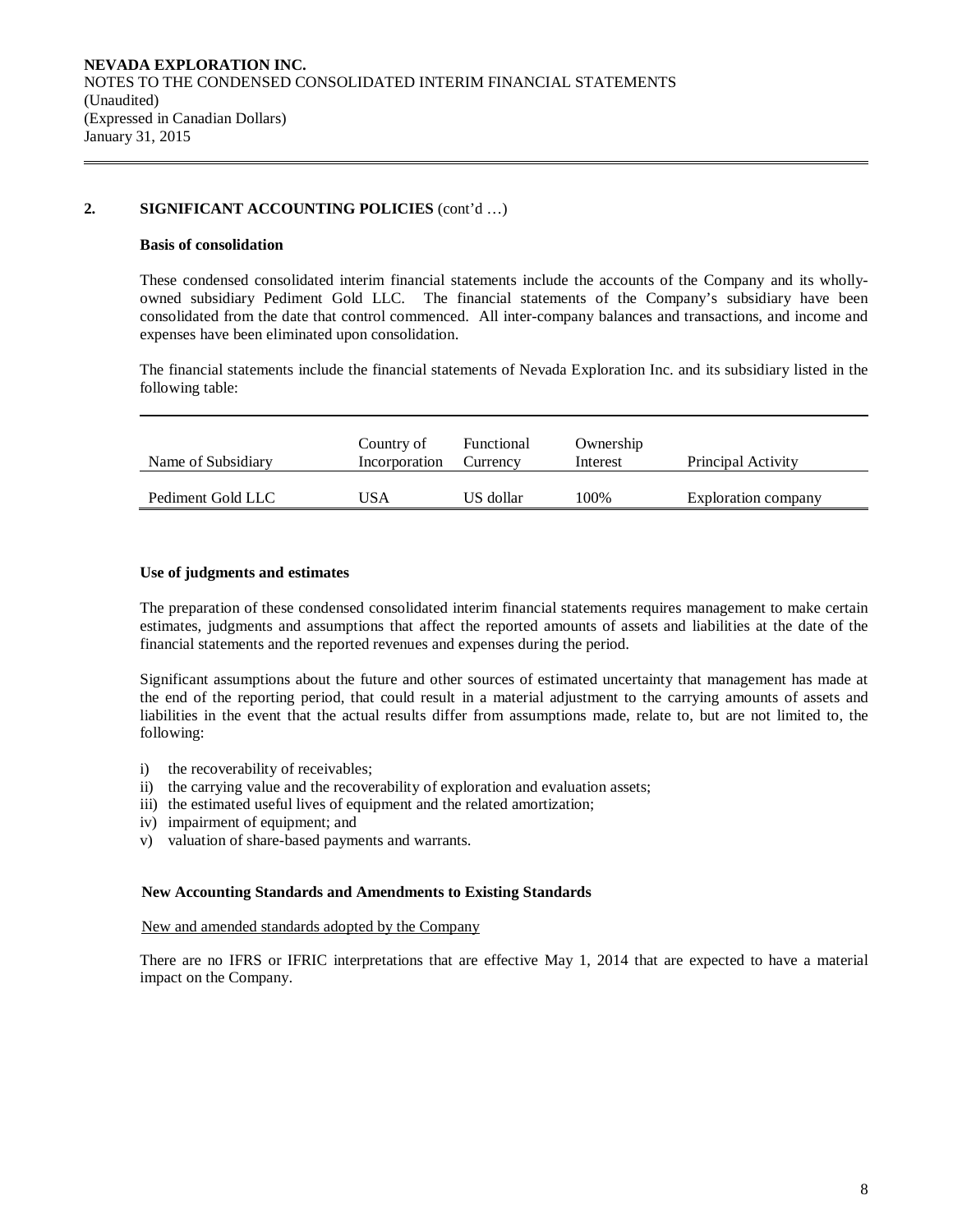### **3. ACCOUNTS RECEIVABLE**

The Company's receivables arise from two main sources: Goods and Services Tax ("GST") receivable due from Canadian government taxation authorities and trade accounts receivable. These are broken down as follows:

|                                       | January 31,<br>2015                     |      | April 30,<br>2014 |
|---------------------------------------|-----------------------------------------|------|-------------------|
| GST receivable<br>Accounts receivable | \$<br>3,167<br>$\overline{\phantom{a}}$ | - \$ | 1,802<br>329      |
| Total                                 | 3,167                                   |      | 2,131             |

### **4. PREPAID EXPENSES**

The prepaid expenses for the Company are as follows:

|                                         | January 31,<br>2015 | April 30,<br>2014 |
|-----------------------------------------|---------------------|-------------------|
| Security deposit for rental of premises | $11,502$ \$         | 17,735            |

## **5. SHORT TERM INVESTMENTS**

|                                      |               |        |               | January 31,<br>2015   | April 30,<br>2014     |
|--------------------------------------|---------------|--------|---------------|-----------------------|-----------------------|
|                                      | <b>Number</b> | Cost   |               | <b>Carrying Value</b> | <b>Carrying Value</b> |
| Spruce Ridge Resources Ltd. - Shares | 170,068       | 25,000 | <sup>\$</sup> | 1,701                 | 17,735                |

#### **6. RELATED PARTY TRANSACTIONS**

During the period ended January 31, 2015, the Company:

- i) paid or accrued \$30,500 in professional fees to a firm in which the Chief Financial Officer of the Company is a partner; and
- ii) issued 250,000 commons shares at a market price of \$0.01 per share to settle \$12,500 of indebtedness to a firm of which the Chief Financial Officer is a partner.

During the period ended January 31, 2014, the Company:

i) paid or accrued \$40,930 in professional fees to a firm in which the Chief Financial Officer of the Company is a partner.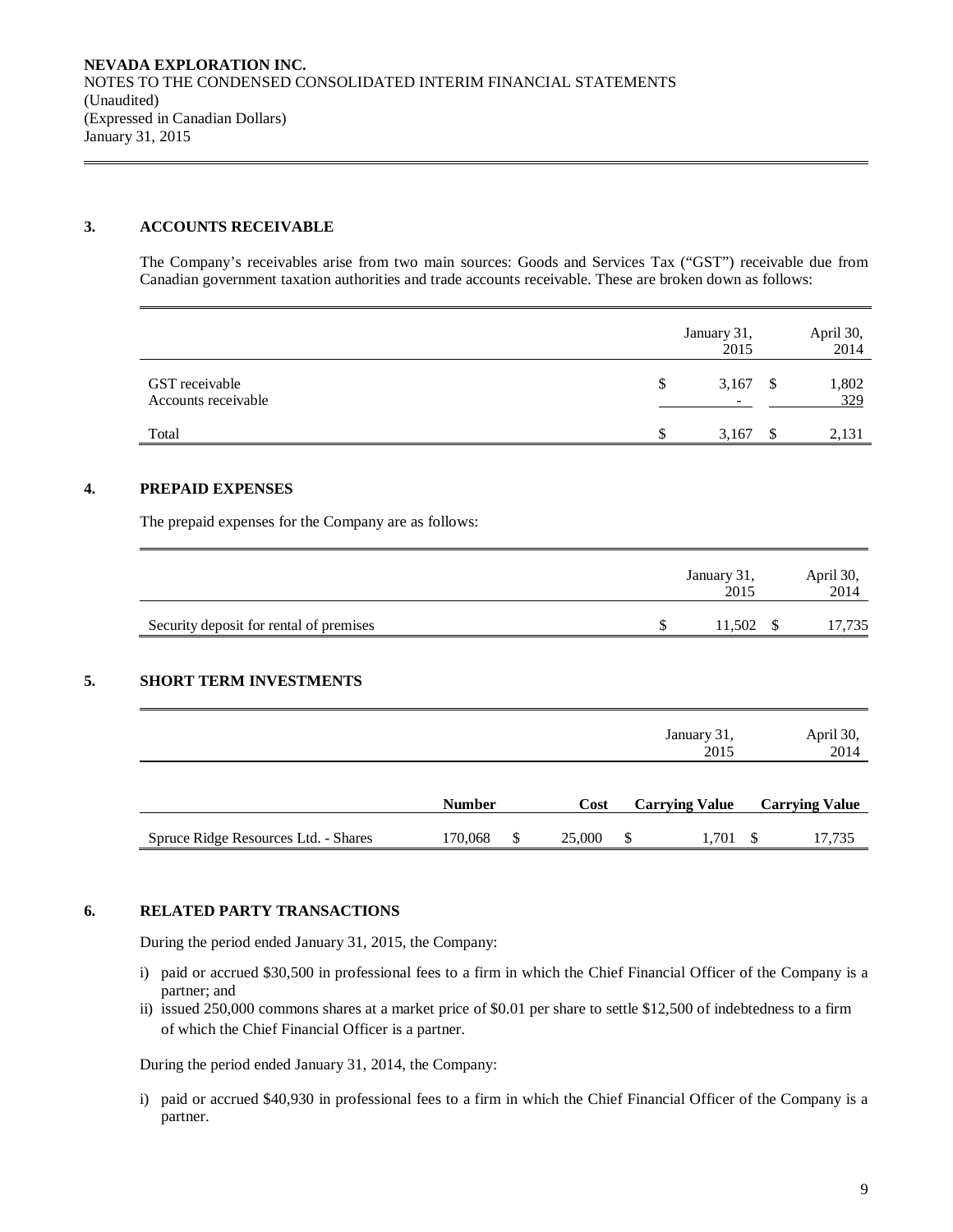### **6. RELATED PARTY TRANSACTIONS** (cont'd…)

The amounts included in accounts payable and accrued liabilities which are due to related parties are as follows:

|                                                                 | January 31,<br>2015 | April 30,<br>2014 |
|-----------------------------------------------------------------|---------------------|-------------------|
| Due to a firm of which the Chief Financial Officer is a partner | 47,850              | 28,598            |
|                                                                 | 47,850              | 28,598            |

i) issued 250,000 common shares at a market price of \$0.01 per share to settle \$12,500 of indebtedness to a firm of which the Chief Financial Officer is a partner.

# **7. EQUIPMENT**

Included in computer equipment as at January 31, 2015 is a database under construction with a cost of \$82,195 (2013 - \$79,932). No amortization has been taken on this computer equipment in the current period.

During the period ended January 31, 2015, the Company recorded amortization of \$4,136 (2013 - \$2,494) on the asset under finance lease.

|                                 | Vehicles     | Exploration<br>equipment | Computer<br>equipment |    | Total      |
|---------------------------------|--------------|--------------------------|-----------------------|----|------------|
| Cost                            |              |                          |                       |    |            |
| Balance, April 30, 2013         | \$<br>71,176 | \$<br>233,766            | \$<br>105,302         | S. | 410,244    |
| <b>Additions</b>                | 49.081       |                          | 12,474                |    | 61,555     |
| Disposal                        | (40,708)     | (85,069)                 |                       |    | (125, 777) |
| Effect of translation           | 5,153        | 18,235                   | 9,515                 |    | 32,903     |
| Balance, April 30, 2014         | \$<br>84,702 | \$<br>166,932            | \$<br>127,291         | \$ | 378,925    |
| Disposal                        |              | (3,722)                  |                       |    | (3,722)    |
| Effect of translation           | 13,532       | 26,347                   | 20,336                |    | 60,215     |
| Balance, January 31, 2015       | \$<br>98,234 | \$<br>189,557            | \$<br>147,627         | \$ | 435,418    |
| <b>Accumulated amortization</b> |              |                          |                       |    |            |
| Balance, April 30, 2013         | \$<br>71.176 | \$<br>174,707            | \$<br>23,706          | \$ | 269,589    |
| Disposal                        | (40,708)     | (65, 928)                |                       |    | (106, 636) |
| Amortization                    | 4,864        | 37,894                   | 6.805                 |    | 49,563     |
| Effect of translation           | 5,197        | 14,054                   | 2,298                 |    | 21,549     |
| Balance, April 30, 2014         | \$<br>40,529 | \$<br>160,727            | \$<br>32,809          | \$ | 234,065    |
| Disposal                        |              | (3,722)                  |                       |    | (3,722)    |
| Amortization                    | 7,498        | 1,579                    | 5,364                 |    | 14,441     |
| Effect of translation           | 7,515        | 25,574                   | 5,985                 |    | 39,074     |
| Balance, January 31, 2015       | \$<br>55,542 | \$<br>184,158            | \$<br>44,158          | S. | 283,858    |
| <b>Carrying amounts</b>         |              |                          |                       |    |            |
| As at April 30, 2014            | \$<br>44,173 | \$<br>6,205              | \$<br>94,482          | \$ | 144,860    |
| As at January 31, 2015          | \$<br>42,692 | \$<br>5,399              | \$<br>103,469         | \$ | 151,560    |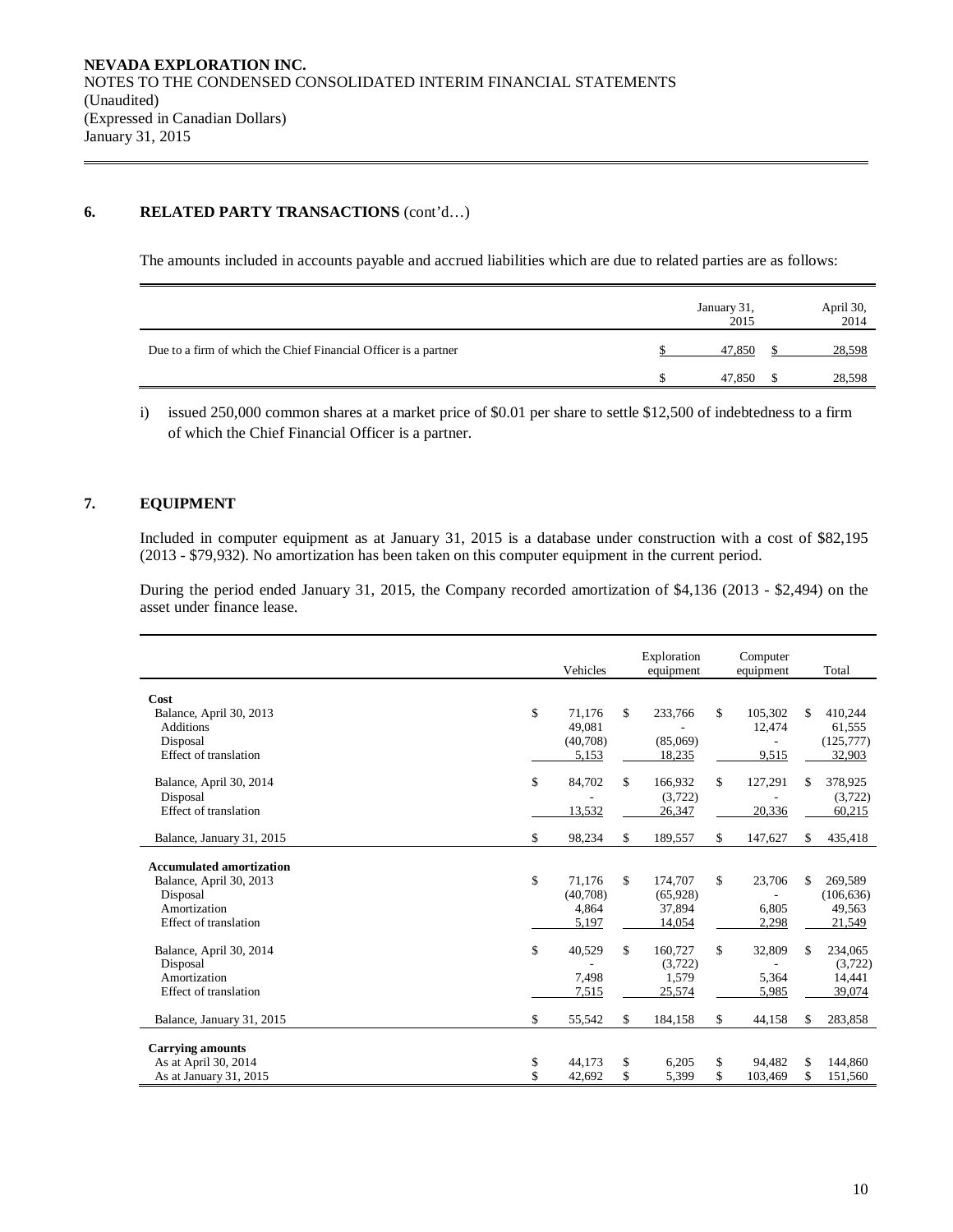# **NEVADA EXPLORATION INC.**

NOTES TO THE CONDENSED CONSOLIDATED INTERIM FINANCIAL STATEMENTS (Unaudited) (Expressed in Canadian Dollars) JANUARY 31, 2015

# **8. EXPLORATION AND EVALUATION ASSETS**

For the period ended January 31, 2015:

|                                | GV           | <b>SGV</b> |         |     | KC        |    | HP          |               | AW        |          | FJ             |     | <b>TOTAL</b> |
|--------------------------------|--------------|------------|---------|-----|-----------|----|-------------|---------------|-----------|----------|----------------|-----|--------------|
| <b>Acquisition costs</b>       |              |            |         |     |           |    |             |               |           |          |                |     |              |
| Balance – May 1, 2014          | \$           | \$         | 67,531  | \$. | 927,347   | -S | 109,247     | <sup>\$</sup> | 239,373   | <b>S</b> | 235,790        | \$. | 1,579,288    |
| Additions - cash               | 23,997       |            | 33,824  |     | 38,211    |    | 553         |               | 13,166    |          |                |     | 109,751      |
| Additions – shares             |              |            |         |     | 8,000     |    |             |               |           |          |                |     | 8,000        |
| Effect of translation          | 3,821        |            | 16,137  |     | 155,005   |    | 17,482      |               | 40,208    |          | (1,203)        |     | 231,450      |
|                                |              |            |         |     |           |    |             |               |           |          |                |     |              |
| Balance – end of period        | 27,818       |            | 117,492 |     | 1,128,563 |    | 127,282     |               | 292,747   |          | 234,587        |     | 1,928,489    |
| <b>Exploration costs</b>       |              |            |         |     |           |    |             |               |           |          |                |     |              |
| Balance – May 1, 2014          |              |            |         |     | 82,116    |    | 875,087     |               | 702,957   |          | 1,120,477      |     | 2,780,637    |
| Geological                     |              |            | Ξ.      |     |           |    | 5,259       |               | 1,207     |          |                |     | 6,466        |
| Travel                         | 291          |            |         |     |           |    |             |               |           |          |                |     | 291          |
| Effect of translation          | 45           |            |         |     | 13,074    |    | 140,164     |               | 112,113   |          | (5,718)        |     | 259,678      |
| Balance – end of period        | 336          |            |         |     | 95,190    |    | 1,020,510   |               | 816,277   |          | 1,114,759      |     | 3,047,072    |
| Write-off of property          |              |            |         |     |           |    |             |               |           |          | (1,349,346)    |     | (1,349,346)  |
| Total costs - January 31, 2015 | \$<br>28,154 | S          | 117,492 | SS. | 1,223,753 |    | \$1,147,792 | S.            | 1,109,024 | -S       | $\blacksquare$ |     | \$3,626,215  |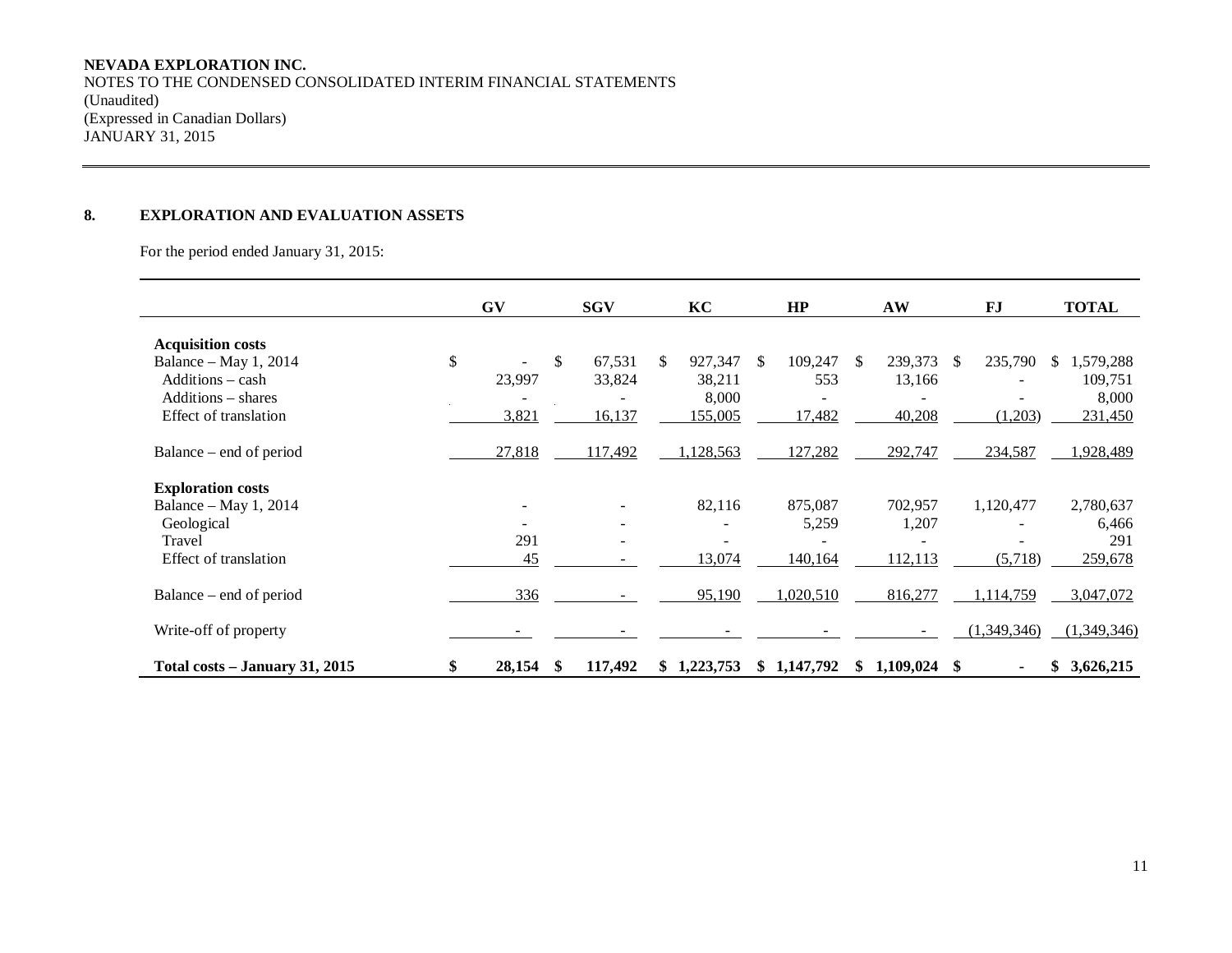# **NEVADA EXPLORATION INC.**

NOTES TO THE CONDENSED CONSOLIDATED INTERIM FINANCIAL STATEMENTS (Unaudited) (Expressed in Canadian Dollars) JANUARY 31, 2015

# **8. EXPLORATION AND EVALUATION ASSETS** (cont'd…)

For the year ended April 30, 2014:

|                                                                                                                                  | <b>SGV</b> |                       | KC                                          | HP                              |     | AW                          | FJ                                             | <b>TOTAL</b>                                   |
|----------------------------------------------------------------------------------------------------------------------------------|------------|-----------------------|---------------------------------------------|---------------------------------|-----|-----------------------------|------------------------------------------------|------------------------------------------------|
| <b>Acquisition costs</b><br>Balance – beginning of year<br>Additions - cash<br>Option payments received<br>Effect of translation | \$         | \$<br>62,213<br>5,318 | 772,938<br>81,385<br>73,024                 | \$<br>78,902<br>21,742<br>8,603 | \$. | 198,809<br>21,715<br>18,849 | \$<br>221,255<br>18,316<br>(22, 348)<br>18,567 | \$1,271,904<br>205,371<br>(22, 348)<br>124,361 |
| Balance – end of year<br><b>Exploration costs</b>                                                                                |            | 67,531                | 927,347                                     | 109,247                         |     | 239,373                     | 235,790                                        | ,579,288                                       |
| Balance – beginning of year<br>Geological<br>Travel<br>Effect of translation                                                     | ۰          |                       | 75,649<br>$\overline{\phantom{0}}$<br>6,467 | 799,528<br>6,650<br>68,909      |     | 646,081<br>1,522<br>55,354  | 1,032,098<br>147<br>88,232                     | 2,553,356<br>8,172<br>147<br>218,962           |
| Balance – end of year                                                                                                            |            |                       | 82,116                                      | 875,087                         |     | 702,957                     | 1,120,477                                      | 2,780,637                                      |
| <b>Total costs</b>                                                                                                               | \$         | 67,531<br>S           | 1,009,463                                   | 984,334                         |     | 942,330                     | 1,356,267<br>S.                                | 4,359,925<br>\$                                |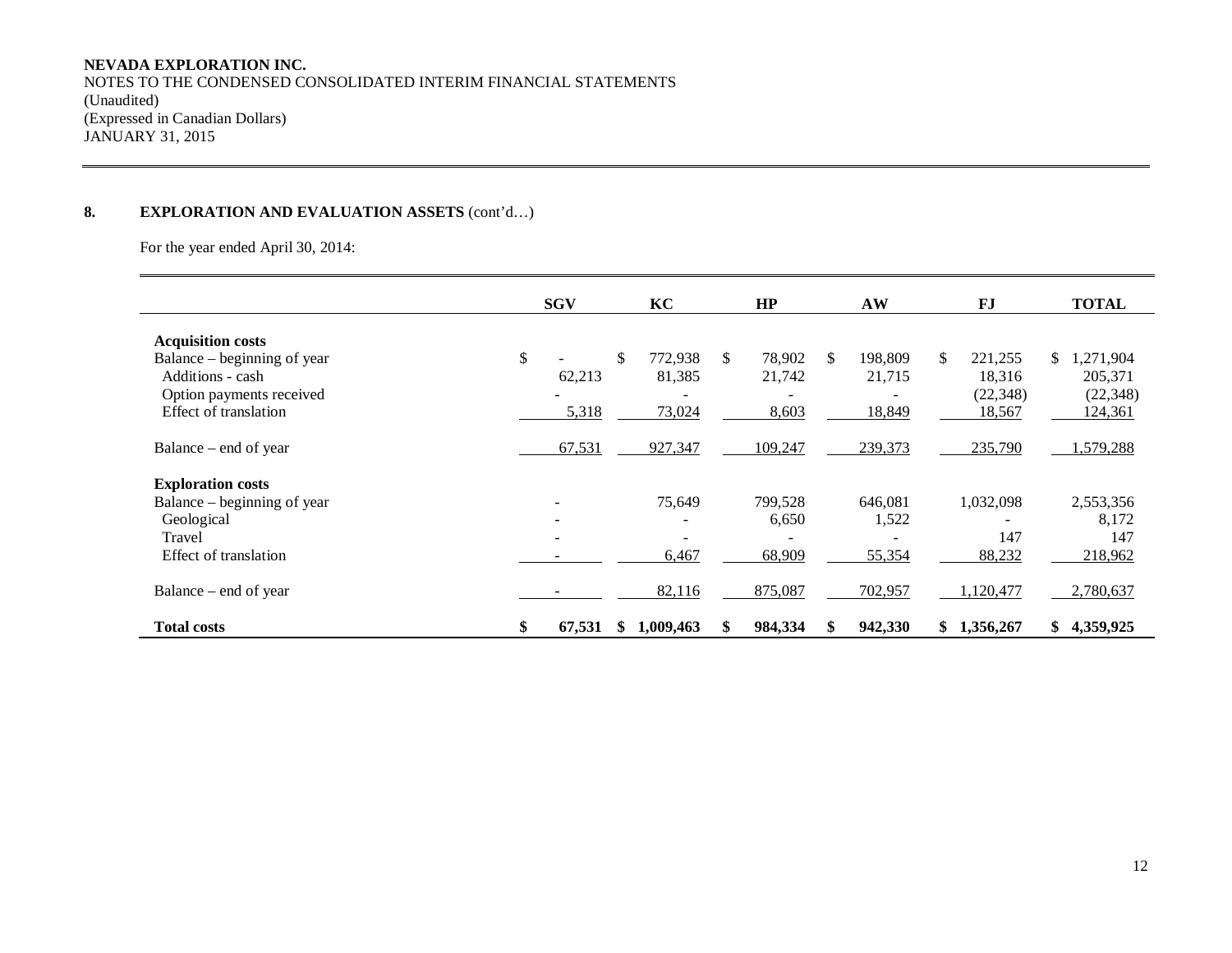#### **8. EXPLORATION AND EVALUATION ASSETS** (cont'd….)

#### **Grass Valley Project (GV)**

On February 27, 2012, the Company announced the signing of agreement with McEwen Mining Inc, ("MMI"), a two-year Exploration Agreement to generate new gold projects in a 25,000 hectare (95 sq mi) study area in north central Nevada (referred to as the Area of Interest or "AOI") using the Company's hydrogeochemistry exploration technology. In the summer of 2014, McEwen Mining Inc. elected to withdraw from the Exploration Agreement, and NGE now holds a 100% interest in the project, which consists of 452 claims (approx.  $37.6 \text{ km}^2$ ).

#### **South Grass Valley (SGV)**

During the year ended April 30, 2014, the Company established the South Grass Valley Project by staking 185 unpatented mining claims (approx. 15.4 km<sup>2</sup>). The Project is located in Lander County, north-central Nevada, approximately 50 kilometres (32 miles) south southwest of Barrick Gold Corp.'s Cortez Pipeline property.

#### **Kelly Creek (KC)**

On January 1, 2009, the Company entered into a Mining Lease and Option to Purchase Agreement with Genesis Gold Corporation ("Genesis") to acquire a 100% interest of Genesis's Hot Pot Claims, which consist of 254 unpatented mineral claims (20.2km2). Under the Agreement, the Company is the Operator and has the option to purchase 100% of the Genesis claims for USD\$1,500,000, subject to a 1.5% Net Smelter Return Royalty ("Royalty").

The Company shall pay to Genesis advance royalty payments as follows:

| $1st$ anniversary                                 | 5.000                  | (paid) |
|---------------------------------------------------|------------------------|--------|
| $2nd$ anniversary                                 | 10,000                 | (paid) |
| $3rd$ anniversary                                 | 10,000                 | (paid) |
| 4 <sup>th</sup> anniversary                       | 10,000                 | (paid) |
| 5 <sup>th</sup> and each subsequent anniversaries | $50,000$ <sup>i)</sup> |        |

i) During the period ended January 31, 2015, the Company agreed to issue 800,000 Common shares (issued), plus \$10,000 USD to be paid on or before September 1, 2015 to satisfy the 2014 annual payment under the Mining Lease and Option to Purchase Agreement with Genesis. (Note 12)

### **Hot Pot (HP)**

On September 16, 2005, the Company entered into a Mining Lease Agreement on 8.8 km<sup>2</sup> at the Hot Project located in Humboldt County, Nevada, approximately 30 km northwest of Battle Mountain, Nevada. Under the terms of the agreement, the Company is required to make annual payments of US\$20,000 on each anniversary, and the agreement is subject to a 3% NSR to the property owner. The Company also controls  $3(2013 - 6)$  claims (approx. 25 hectares) at Hot Pot. All of the Company's mineral interests at Hot Pot are subject to a 1.25% NSR.

#### **Awakening (AW)**

The Awakening Project is located in Humboldt County, Nevada, approximately 50 km north-northwest of Winnemucca, Nevada. The Company has a 100% interest in  $72$  (2013 – 206) claims (approx. 4.5 km<sup>2</sup>) at Awakening.

#### **Fletcher Junction (FJ)**

During the period ended January 31, 2015, the Company decided to drop the Fletcher Junction Project in order to focus its resources on the projects demonstrating the highest potential. Accordingly, the Company has written off this project to \$Nil as at July 31, 2014.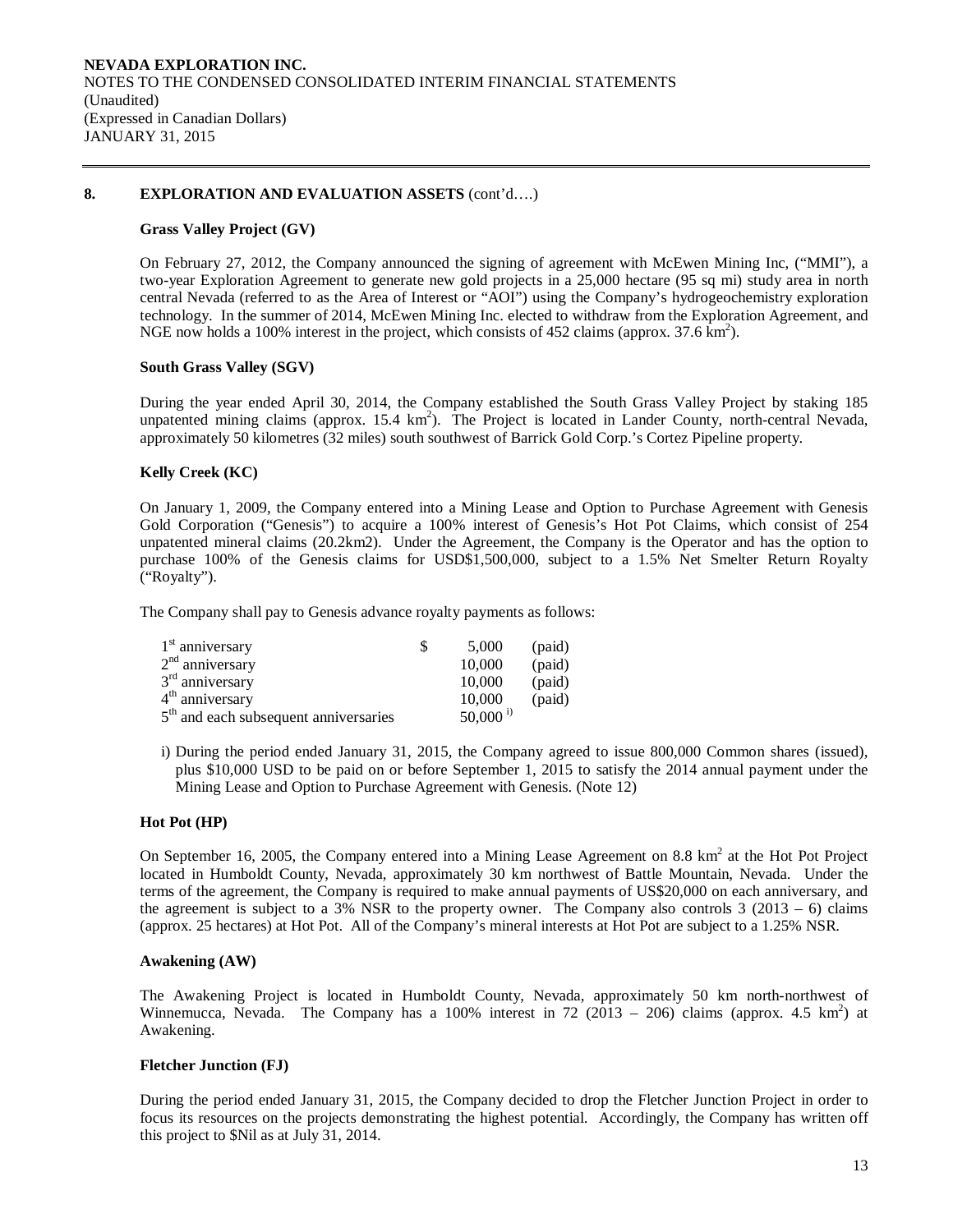### **9. DEPOSITS AND BONDS**

|                                                                     | January 31,<br>2015      |     | April 30<br>2014 |
|---------------------------------------------------------------------|--------------------------|-----|------------------|
| Security deposits <sup>(1)</sup><br>Reclamation bond deposits $(2)$ | 5,750 \$<br>\$<br>24,385 |     | 11,500<br>75,821 |
|                                                                     | 30,135                   | - S | 87,321           |

Security deposits consist of \$5,750 guaranteed investment certificate ("GIC") and bearing interest at prime less 2%. The GIC is used to secure the credit limit on a credit card.

(2) Reclamation bond deposits are required by the U.S. Bureau of Land Management ("BLM") and the U.S. Forest Service ("USFS") to ensure that any reclamation and clean-up work required on the Company's properties will be completed to the satisfaction of the BLM and the USFS. The Company did not have any asset retirement obligations as of January 31, 2015 and April 30, 2014.

# **10. ACCOUNTS PAYABLE AND ACCRUED LIABILITIES**

Accounts payable and accrued liabilities for the Company are as follows:

|                                                                                                                       | January 31,<br>2015                         |    | April 30,<br>2014                     |
|-----------------------------------------------------------------------------------------------------------------------|---------------------------------------------|----|---------------------------------------|
| Trade payables<br>Due to related parties (Note 6)<br>Due to key management personnel (Note 14)<br>Accrued liabilities | \$<br>63,768<br>47.850<br>219,032<br>48,126 | -S | 25,918<br>28,598<br>174,020<br>43,509 |
| Total                                                                                                                 | S<br>378,776                                | S. | 272,045                               |

### **11. FINANCE LEASE OBLIGATIONS**

The Company has a finance lease obligation for a leased vehicle, with blended monthly payments of principal and interest totaling \$47,933 (US\$37,710) and bearing interest at a rate of 2.90% per annum.

|                                                                      | January 31,<br>2015        | April 30,<br>2014 |
|----------------------------------------------------------------------|----------------------------|-------------------|
| Finance lease obligations<br>Deduct: amount representing interest    | \$<br>47,933 \$<br>(2,670) | 48,375<br>(3,124) |
| Present value of minimum lease payments due<br>Less: current portion | 45,263<br>(3,662)          | 45,251<br>(9,381) |
| Non-current portion                                                  | \$<br>41,601               | 35,870            |

The total of principal repayments of the finance lease obligations that are due within the next one year is \$3,662, and the remaining portion for \$41,601 is due between fiscal years 2015 to 2019.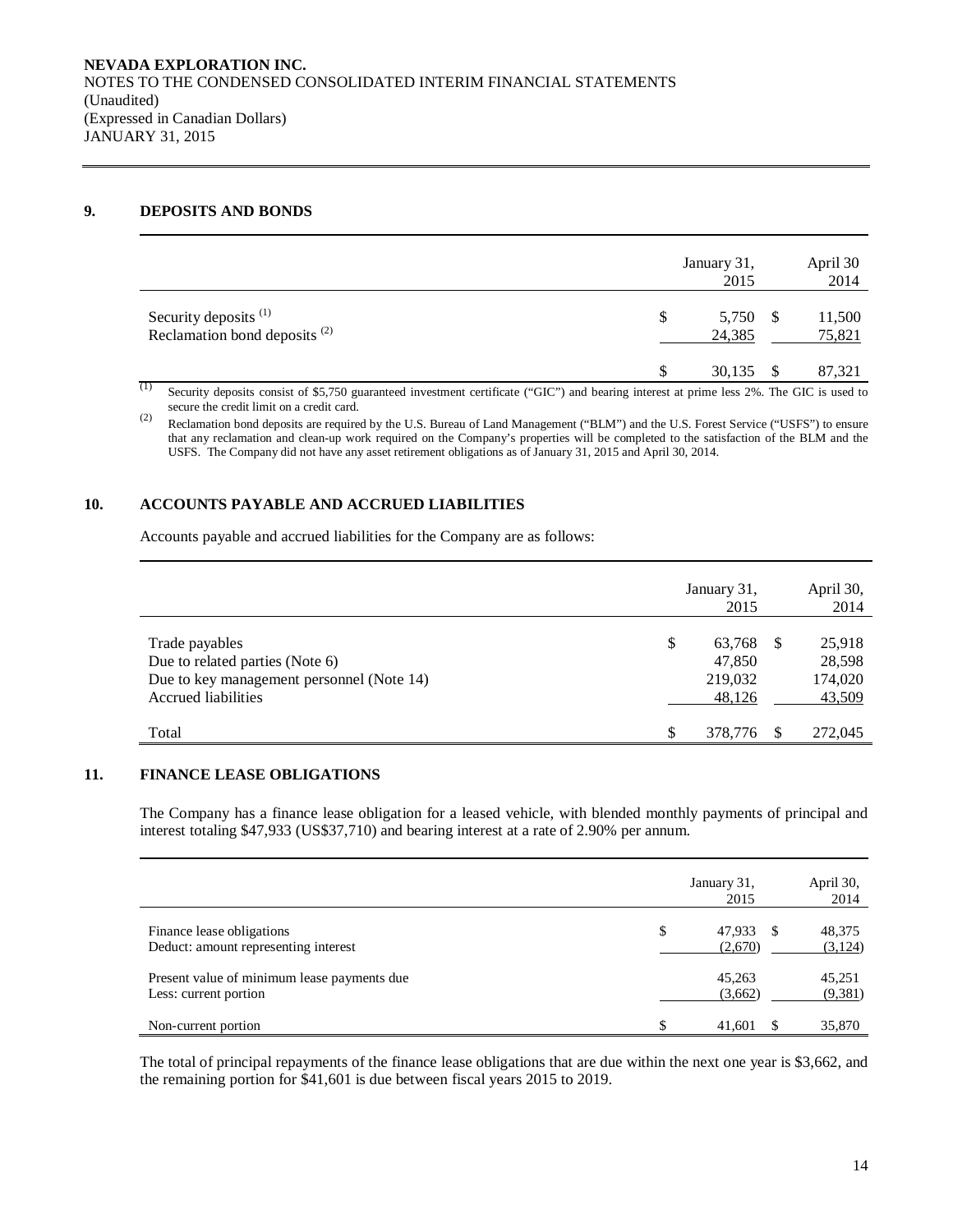# **12. CAPITAL STOCK**

a) Authorized share capital:

As at January 31, 2015, the authorized share capital of the Company was: Unlimited number of common shares without par value; Unlimited number of preferred shares without par value; All issued shares are fully paid.

b) Issued share capital:

During the period ended January 31, 2015, the Company:

- i) issued 2,050,000 common shares at a market price of \$0.01 per common share to settle a total of \$114,268 in accrued salaries with management and a non-arms length party. The Company recognized a gain on debt settlement of \$93,767.
- ii) issued 800,000 common shares at a market price of \$0.01 per common share to satisfy part of the 2014 annual payment due to Genesis Gold Corporation under a Mining Lease and Option to Purchase Agreement; and
- iii) completed the first tranche of its non-brokered private placement by issuing 2,830,100 units at a price of \$0.05 per unit, for gross proceeds of \$141,505. Each unit consists of one common share and one nontransferable common share purchase warrant entitling the holder to purchase one common share at an exercise price of \$0.05 for a period of three years. Fair value allocated in connection to these warrants was \$46,892. In connection with the private placement, the Company paid finders' fee of \$2,000 to an arm's length party and issued 40,000 finders' warrants with a fair value of \$793.

During the period ended January 31, 2014, the Company did not have any share activities.

c) Options

The Company has a stock option plan under which it is authorized to grant options to executive officers and directors, employees and consultants enabling them to acquire up to 10% of the issued and outstanding common stock of the Company. Under the plan, the exercise price of each option equals the market price, minimum price or a discounted price of the Company's stock as calculated on the date of grant. The options can be granted for a maximum term of five years, and generally vest over a 3 year period, or as determined by the Company's directors.

During the period ended January 31, 2015 and 2014, the Company, did not grant any stock options.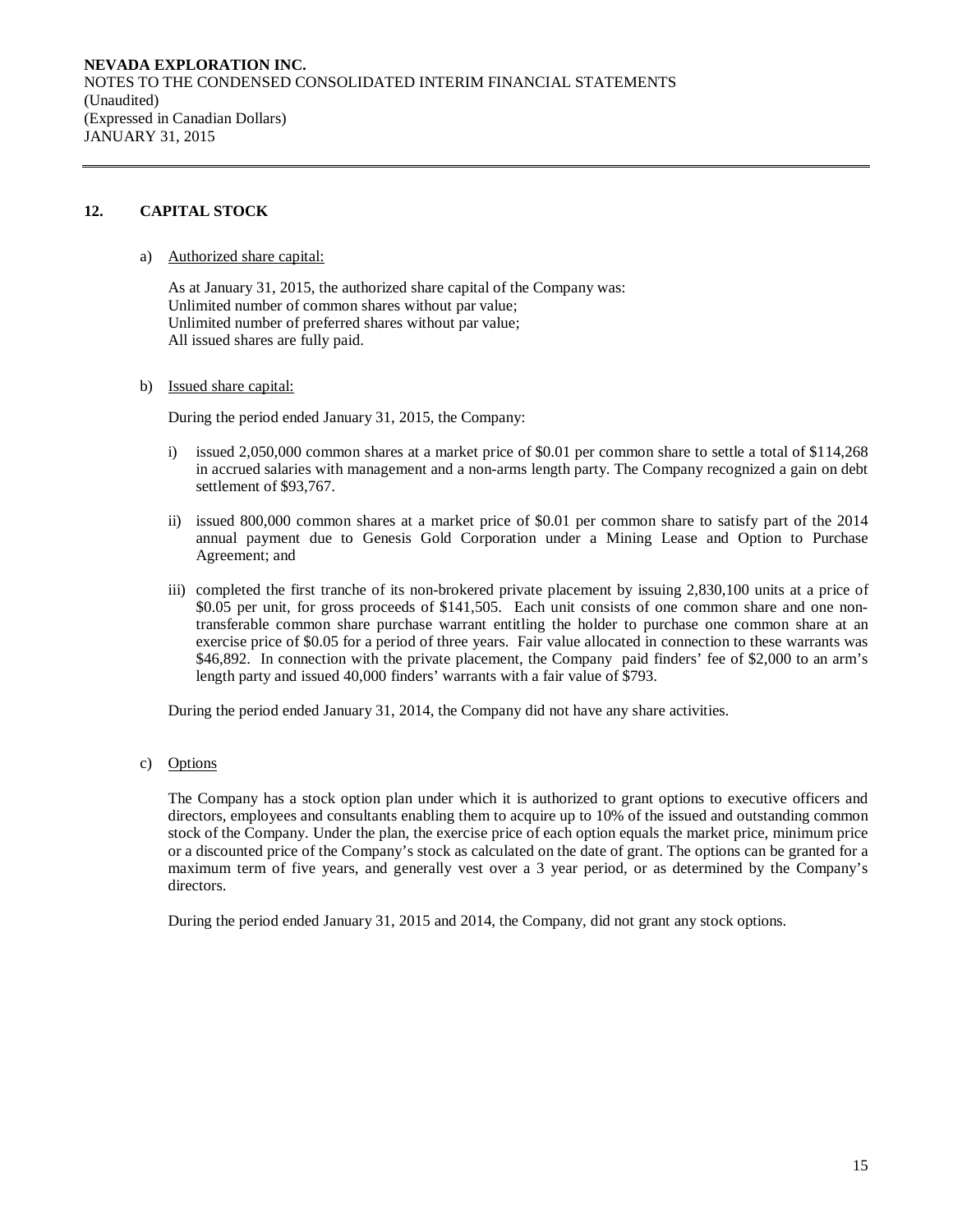# **12. CAPITAL STOCK** (cont'd…)

# c) Options (cont'd…)

A continuity of share purchase options for the period ended January 31, 2015 is as follows:

| Expiry date                                                          |    | Exercise<br>price |    | April 30,<br>2014 |    | Granted |    | Expired   |    | Cancelled | January 31,<br>2015 |    | Exercisable |
|----------------------------------------------------------------------|----|-------------------|----|-------------------|----|---------|----|-----------|----|-----------|---------------------|----|-------------|
|                                                                      |    |                   |    |                   |    |         |    |           |    |           |                     |    |             |
| September 30, 2014                                                   | S. | 0.16              |    | 250,000           |    |         |    | (250,000) |    |           |                     |    |             |
| September 30, 2014                                                   |    | 0.10              |    | 900,000           |    |         |    | (900,000) |    |           |                     |    |             |
| November 17, 2014 <sup>(1)</sup>                                     |    | 0.10              |    | 600,000           |    |         |    | (600.000) |    |           | ۰                   |    |             |
| December 31, 2015                                                    |    | 0.10              |    | 2,950,000         |    | ۰       |    |           |    |           | 2,950,000           |    | 2,950,000   |
| August 9, 2016                                                       |    | 0.10              |    | 400,000           |    |         |    |           |    |           | 400,000             |    | 400,000     |
| September 25, 2017                                                   |    | 0.11              |    | 100,000           |    |         |    |           |    |           | 100,000             |    | 100,000     |
| December 4, 2017                                                     |    | 0.12              |    | 500,000           |    | ٠       |    | ۰         |    |           | 500,000             |    | 500,000     |
| March 2, 2019                                                        |    | 0.10              |    | 3,050,000         |    |         |    |           |    |           | 3,050,000           |    | 3,050,000   |
| Total                                                                |    |                   |    | 8,750,000         |    |         |    | 1,750,000 |    |           | 7,000,000           |    | 7,000,000   |
| Weighted average exercise price                                      |    |                   | \$ | 0.10              | \$ |         | \$ | 0.11      | \$ |           | \$<br>0.10          | \$ | 0.10        |
| Weighted average remaining life of options outstanding<br>3.49 years |    |                   |    |                   |    |         |    |           |    |           |                     |    |             |

### d) Warrants

During the period ended January 31, 2015, the Company issued 2,870,100 (2013 - nil) warrants as part of its private placement. See note 12b.

A continuity of share purchase warrants for the period ended January 31, 2015 is as follows:

| Expiry date                                             | Exercise<br>price          | April 30,<br>2013 | Granted             | Expired     |   | January 31,<br>2015 | Exercisable         |
|---------------------------------------------------------|----------------------------|-------------------|---------------------|-------------|---|---------------------|---------------------|
| December 24, 2014<br>August 19, 2017<br>August 19, 2017 | \$<br>0.15<br>0.05<br>0.05 | 5,000,000<br>۰    | 2,830,100<br>40,000 | (5,000,000) |   | 2,830,100<br>40,000 | 2,830,100<br>40,000 |
| Total                                                   |                            | 5,000,000         | 2,870,100           | (5,000,000) |   | 2,870,100           | 2,870,100           |
| Weighted average exercise price                         |                            | 0.15              | 0.05                | \$<br>0.15  | S | 0.05                | 0.05                |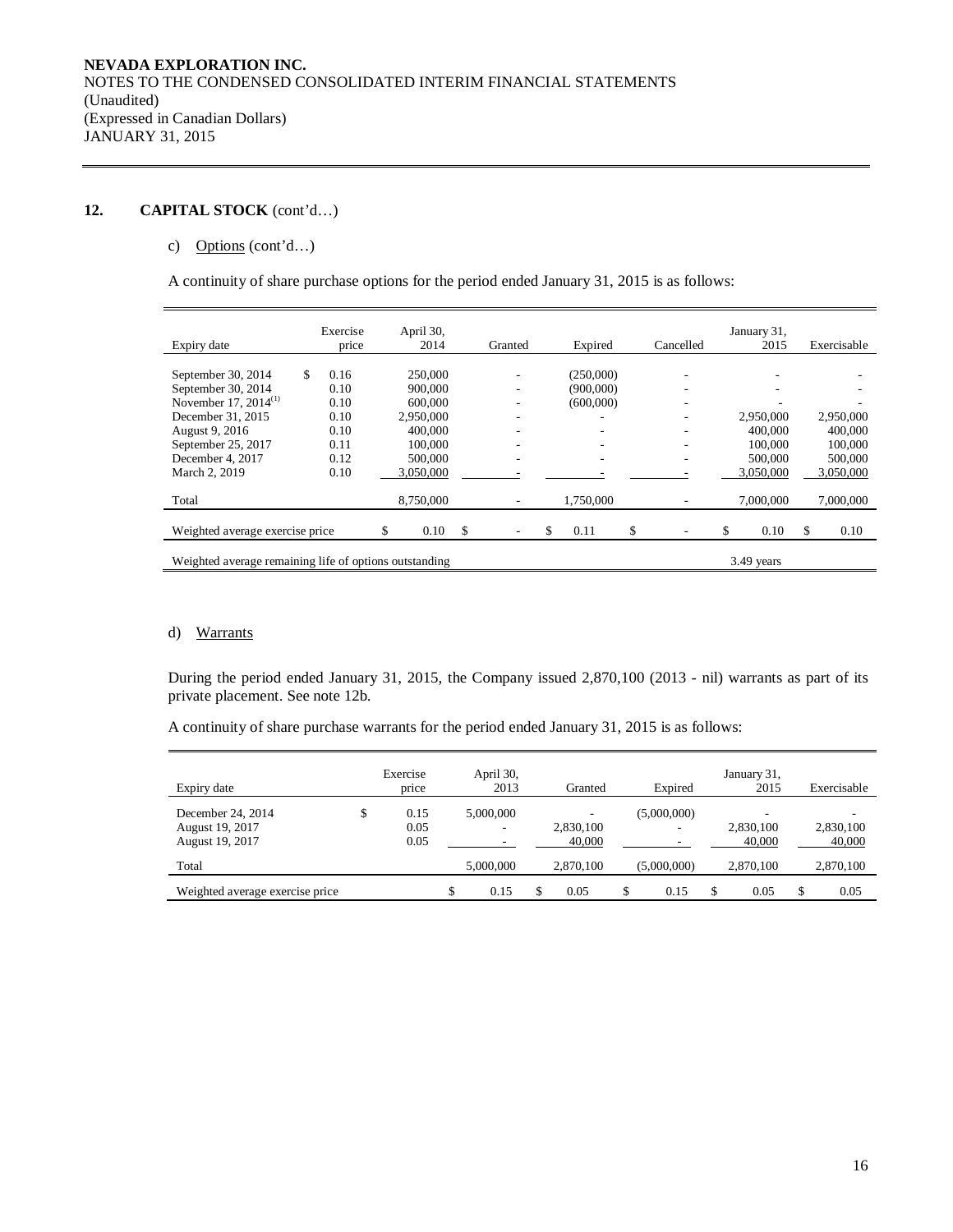# **13. SEGMENTED INFORMATION**

The Company operates in one industry segment, being the acquisition, exploration and development of resource properties. Geographic information is as follows:

|                                                           |    | January 31,<br>2015  |              | April 30,<br>2014    |
|-----------------------------------------------------------|----|----------------------|--------------|----------------------|
| Non-current assets:<br><b>United States</b>               |    |                      |              |                      |
| Equipment<br>Exploration and evaluation assets            | \$ | 151,560<br>3,626,215 | \$           | 144,860<br>4,359,925 |
| Deposits and bonds                                        |    | 24,385               |              | 75,821               |
|                                                           | S. | 3,802,160            | $\mathbb{S}$ | 4,580,606            |
|                                                           |    |                      |              |                      |
|                                                           |    | January 31,<br>2015  |              | April 30,<br>2014    |
| Income:                                                   |    |                      |              |                      |
| <b>United States</b><br>Project management and consulting | \$ |                      | $\mathbb{S}$ | 154,964              |
| Option payments                                           |    |                      |              | 103,992              |
|                                                           | \$ |                      |              | 258,956              |

# **14. KEY MANAGEMENT COMPENSATION**

Remuneration of key management of the Company is as follows:

|          |   | Nine Months |      | Nine Months |
|----------|---|-------------|------|-------------|
|          |   | Ended       |      | Ended       |
|          |   | January 31, |      | January 31, |
|          |   | 2015        |      | 2014        |
|          |   |             |      |             |
| Salaries | S | 93,793      | - \$ | 251,836     |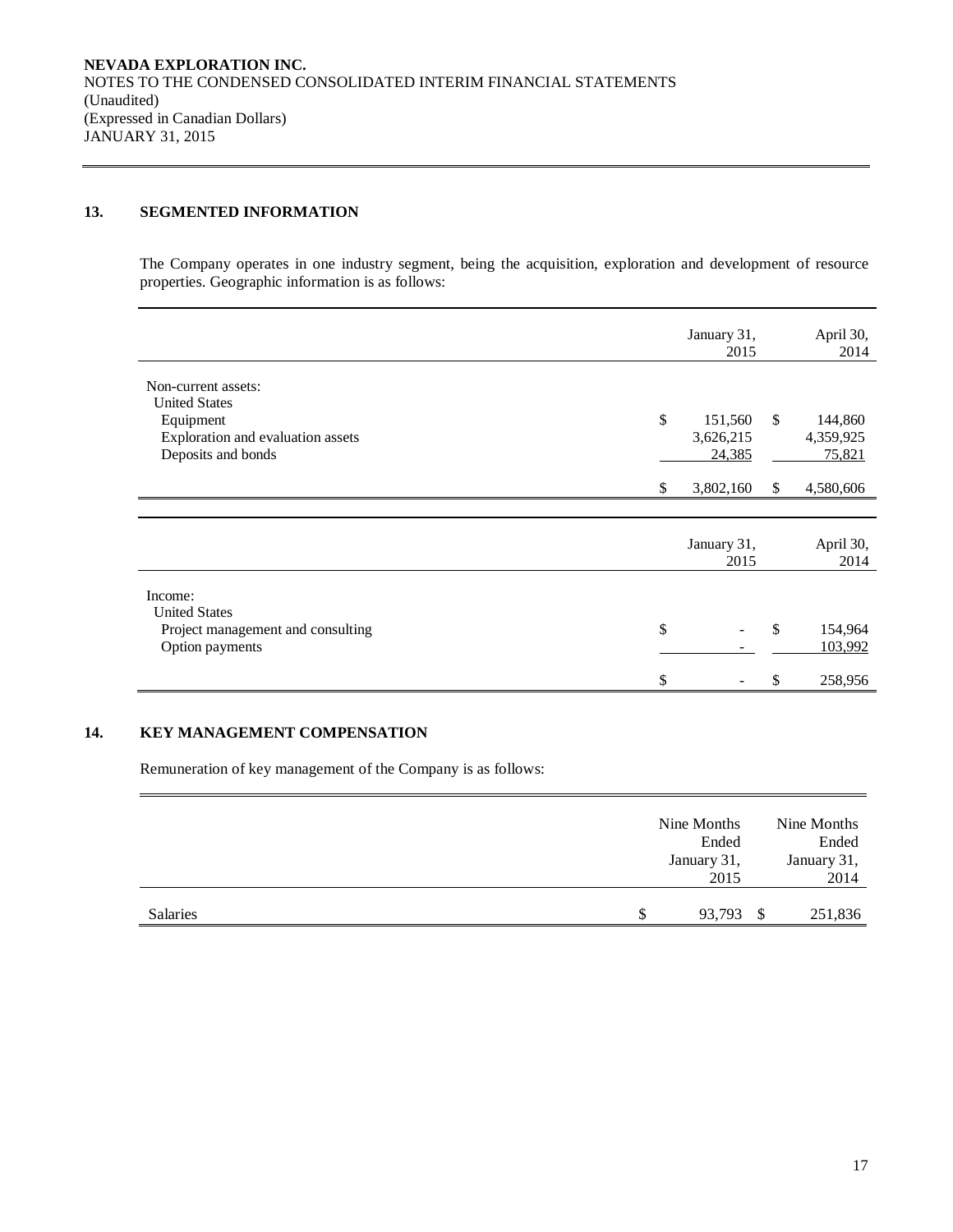### **14. KEY MANAGEMENT COMPENSATION** (cont`d...)

The amount included in accounts payable and accrued liabilities which is due to key management personnel is as follows:

|                                           | January 31,<br>2015 | April 30,<br>2014 |
|-------------------------------------------|---------------------|-------------------|
| Due to key management personnel (Note 10) | 219,032 \$          | 174,020           |

During the period ended January 31, 2014, the Company issued 1,800,000 common shares at a market price of \$0.01 per common share to settle a total of \$101,768 in accrued salaries with management.

# **15. FINANCIAL RISK MANAGEMENT**

#### **Financial risk factors**

The Company's risk exposures and the impact on the Company's financial instruments are summarized below:

#### *Credit risk*

Credit risk is the risk of loss associated with a counterparty's inability to fulfill its payment obligations. The Company's credit risk is primarily attributable to cash and deposits and bonds. Management believes that the credit risk concentration with respect to cash is remote as it maintains accounts with highly-rated financial institutions.

#### *Liquidity risk*

Liquidity risk is the risk that the Company will not be able to meet its financial obligations as they fall due. The Company manages liquidity risk through the management of its capital structure and financial leverage, as outlined in the discussion on capital management. It also manages liquidity risk by continuously monitoring actual and projected cash flows. The Board of Directors reviews and approves the Company's operating and capital budgets, as well as any material transactions out of the normal course of business.

As at January 31, 2015, the Company had a cash balance of \$4,280 (April 30, 2014 - \$22,603) to settle current liabilities of \$382,438 (April 30, 2014 - \$281,426). The Company will require financing from lenders, shareholders and other investors to generate sufficient capital to meet its short term business requirements.

### *Market risk*

Market risk is the risk of loss that may arise from changes in market factors such as interest rates, foreign exchange rates and equity prices.

(a) Interest rate risk

The Company is exposed to interest rate risk to the extent that the cash maintained at the financial institutions is subject to floating rate of interest. The interest rate risks on cash, deposits and bonds and on the Company's finance lease obligations are not considered significant.